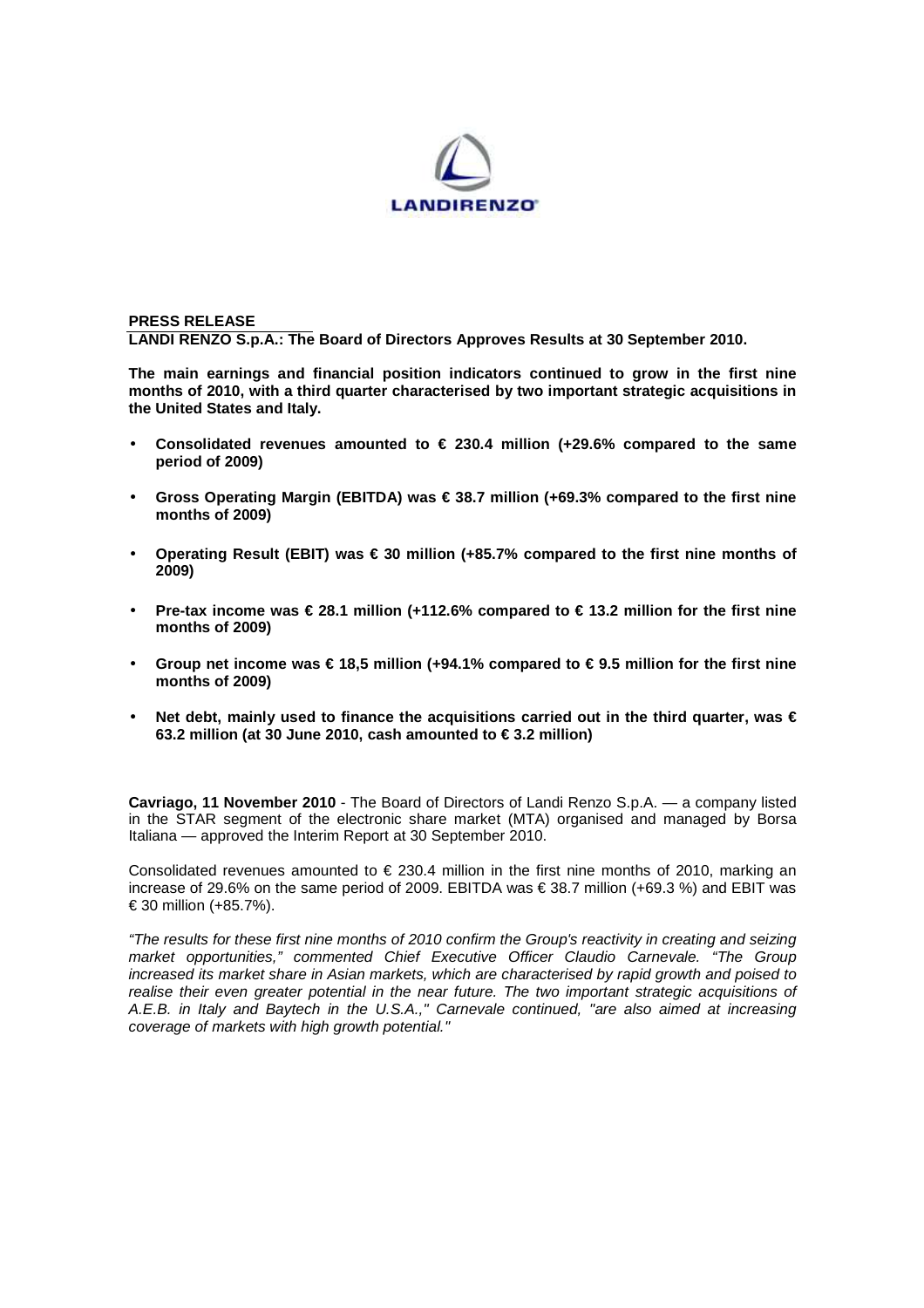

Pre-tax income amounted to  $\epsilon$  28.1 million (+112.6%) and the Group's net income reached  $\epsilon$ 18.5 million (+94.1%).

### **Revenue Performance**

Consolidated revenues amounted to  $\in$  230.4 million in the first nine months of 2010 ( $\in$  177.8 million at 30 September 2009), up 29.6% compared to the same period of 2009, primarily thanks to robust growth on the main markets of operation in Europe and Asia.

Revenues from the sale of LPG systems increased 14.7% compared to the same period of the previous year, reaching € 155 million. Even more rapid growth was reported in sales of CNG systems, which increased 73.8% compared to the first nine months of 2009, to reach € 70.6 million. The recovery of the CNG market is primarily attributable to Southeast Asia.

The Italian market, which represents 33.6% of global revenues, remained essentially stable, despite the discontinuation of government incentives for new environmentally friendly cars. This was primarily achieved due to the Group's market share, which is currently more than satisfactory and has increased compared to the previous two quarters.

All of Europe, Italy included, showed attractive growth of 9.5% compared to the same period of the previous year.

### **Margin Performance**

In the first nine months of 2010, the Group's EBITDA was in line with the Company's current cost structure, reaching € 38.7 million (16.8% of revenues), up 69.3% compared to the same period of 2009, when it amounted to  $\in$  22.9 million.

EBIT was  $\epsilon$  30 million (+85.7%) compared to the first nine months of 2009, when it amounted to  $\epsilon$ 16.1 million.

Pre-tax income was € 28.1 million (+112.6%). Group Net Result for the first nine months of 2010 totalled  $\in$  18.5 million (+94.1% on the same period of 2009).

Asian markets continued to show robust growth in the third quarter of 2010, offsetting some expected declines and cyclical aspects of the business. Accordingly, consolidated revenues for the quarter stood at € 58.3 million, down 16,3% compared to the third quarter of 2009 (A.E.B. revenues during first nine months of 2010 amounted to  $\in$  11,7 million and A.E.B. contribution to Group turnover amounted to  $\in$  8.9 million, net of intercompany). In the third quarter, EBITDA was  $\in$  6 million, down 49.6% compared to the third quarter of 2009, reflecting the operational leverage required to support the Group's considerable revenues. EBIT thus amounted to € 2.6 million, down 72.5% compared to the third quarter of 2009.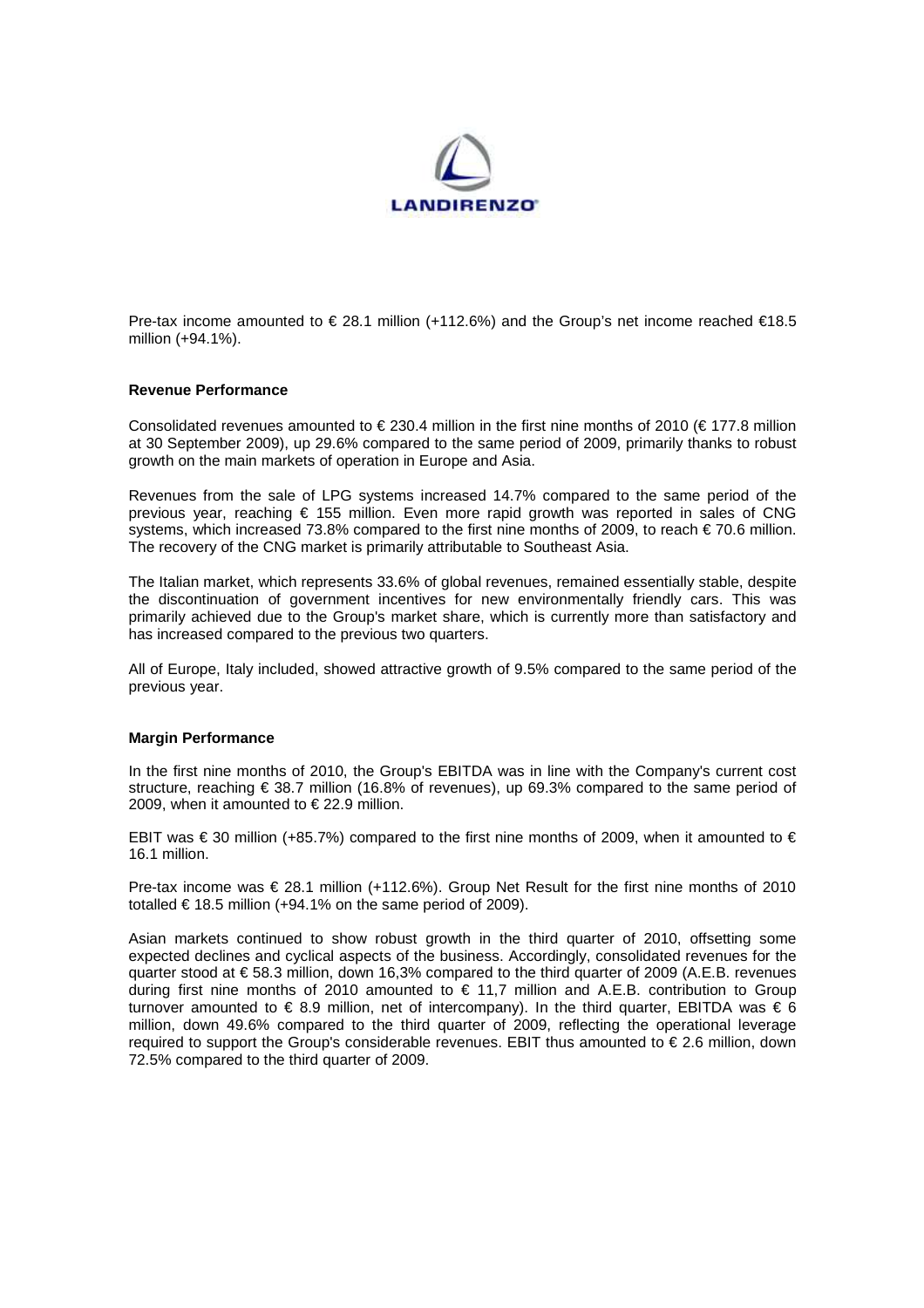

As a result, the third quarter net income was  $\epsilon$  10 thousand, penalised primarily by valuations that resulted in foreign exchange losses during the quarter itself.

However, in the first nine months of the year, the exchange rate management reported a loss of  $\epsilon$ 357 thousand, compared to a loss of € 1.248 thousand at 30 September 2009).

### **Financial Position**

A.E.B. and Baytech were acquired in July. Primarily for this reason, net financial debt was € 63.2 million at 30 September. On 30 June 2010, the Group had net cash of € 3.2 million.

Landi Renzo S.p.A. is a world leader in the sector of components and LPG and CNG fuel systems for motor vehicles.

Based in Cavriago (Reggio Emilia) and with more than 50 years' experience in the sector, Landi Renzo is distinguished by the sustained growth of its revenues and the extent of its international operations, with a presence in over 50 countries. Exports accounted for more than 50% of the Company's sales.

Landi Renzo S.p.A. has been listed in the STAR segment of Borsa Italiana since June 2007.

The officer responsible for the preparation of the Company's financial reports, Paolo Cilloni, declares, pursuant to Article 154-bis, paragraph 2 of the Consolidated Finance Act, that the accounting information contained in this press release corresponds to documented results, and to accounting records and books.

This press release is a translation, the Italian version will prevail.

Pierpaolo Marziali Federico Vercellino M&A and Investor Relation Manager and the control of the Barabino & Partners and Investorrelationslandi.it @ and<br>and the partners of the partners of the partners of the partners of the test of the parabino.it investorrelat Investorrelationslandi.it@landi.it<br>+39 0522 94.33

Corrado Storchi External Relations Manager cstorchi@landi.it +39 0522.94.33

### **Landi Renzo Press Contacts:**

+39 02.72.02.35.35 +39 331.57.45.171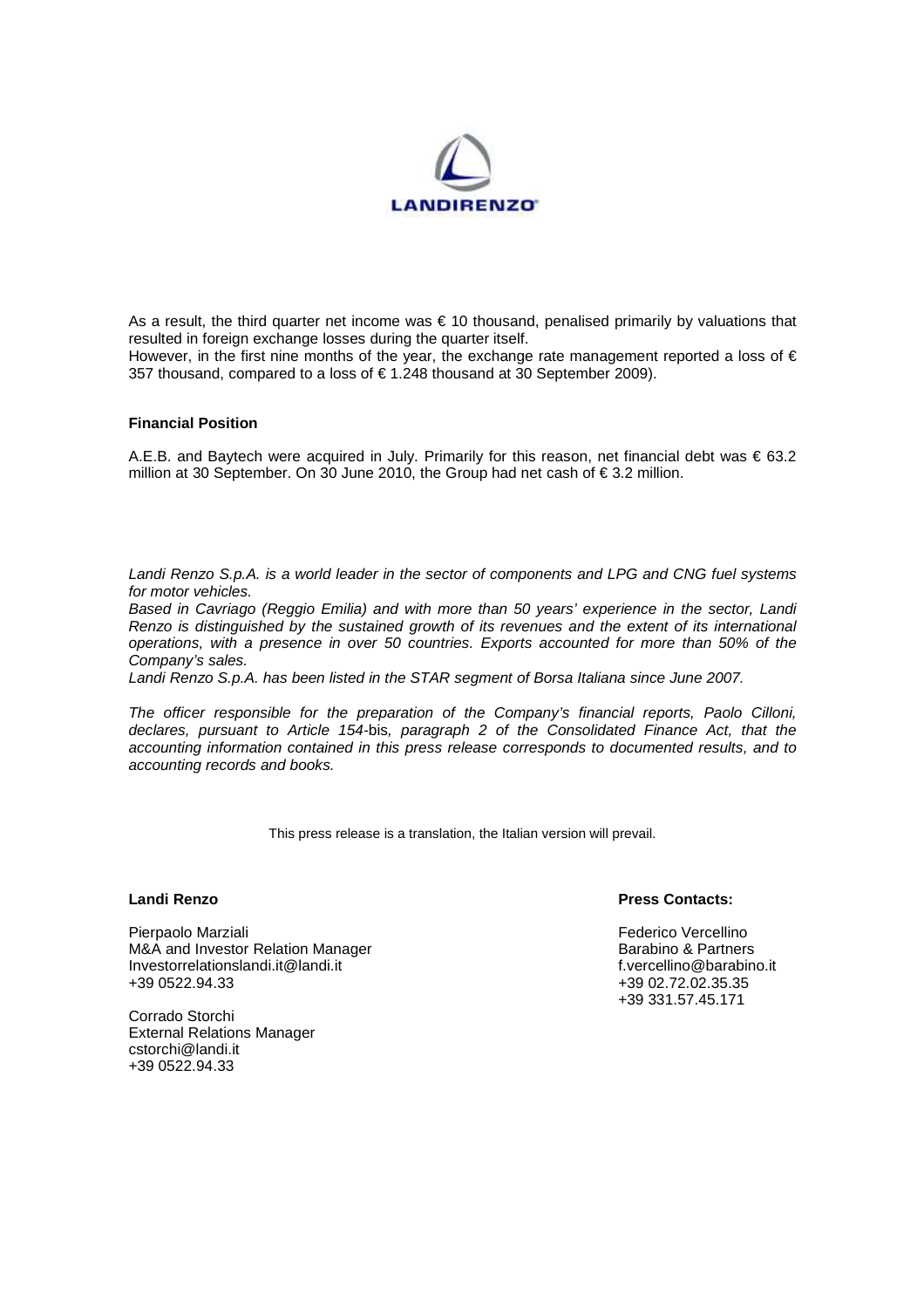

## **Landi Renzo S.p.A. consolidated balance sheet**

| <b>ASSETS (thousands of Euros)</b>               | 30 September 2010 | 31 December 2009 | 30 September 2009 |
|--------------------------------------------------|-------------------|------------------|-------------------|
| Non-current assets                               |                   |                  |                   |
| Property, plant and equipment                    | 37,388            | 28,206           | 27,687            |
| Development expenditure                          | 5,503             | 4,427            | 4,318             |
| Goodw ill                                        | 66,262            | 51,961           | 51,961            |
| Other intangible assets with finite useful lives | 28,674            | 17,156           | 17,481            |
| Other non-current financial assets               | 225               | 137              | 73                |
| Deferred tax assets                              | 9,611             | 9,775            | 7,226             |
| Total non-current assets                         | 147,663           | 111,662          | 108,746           |
|                                                  |                   |                  |                   |
| <b>Current assets</b>                            |                   |                  |                   |
| Trade receivables                                | 68,814            | 116,804          | 110,625           |
| Trade receivables - related parties              | 187               | 192              | 467               |
| Inventories                                      | 80,744            | 58,835           | 59,687            |
| Other receivables and current assets             | 15,766            | 9,665            | 4,526             |
| Current financial assets                         | 289               | 140              | 124               |
| Cash and cash equivalents                        | 37,051            | 33,611           | 27,833            |
| <b>Total current assets</b>                      | 202,851           | 219,247          | 203,262           |
| <b>TOTAL ASSETS</b>                              | 350,514           | 330,909          | 312,008           |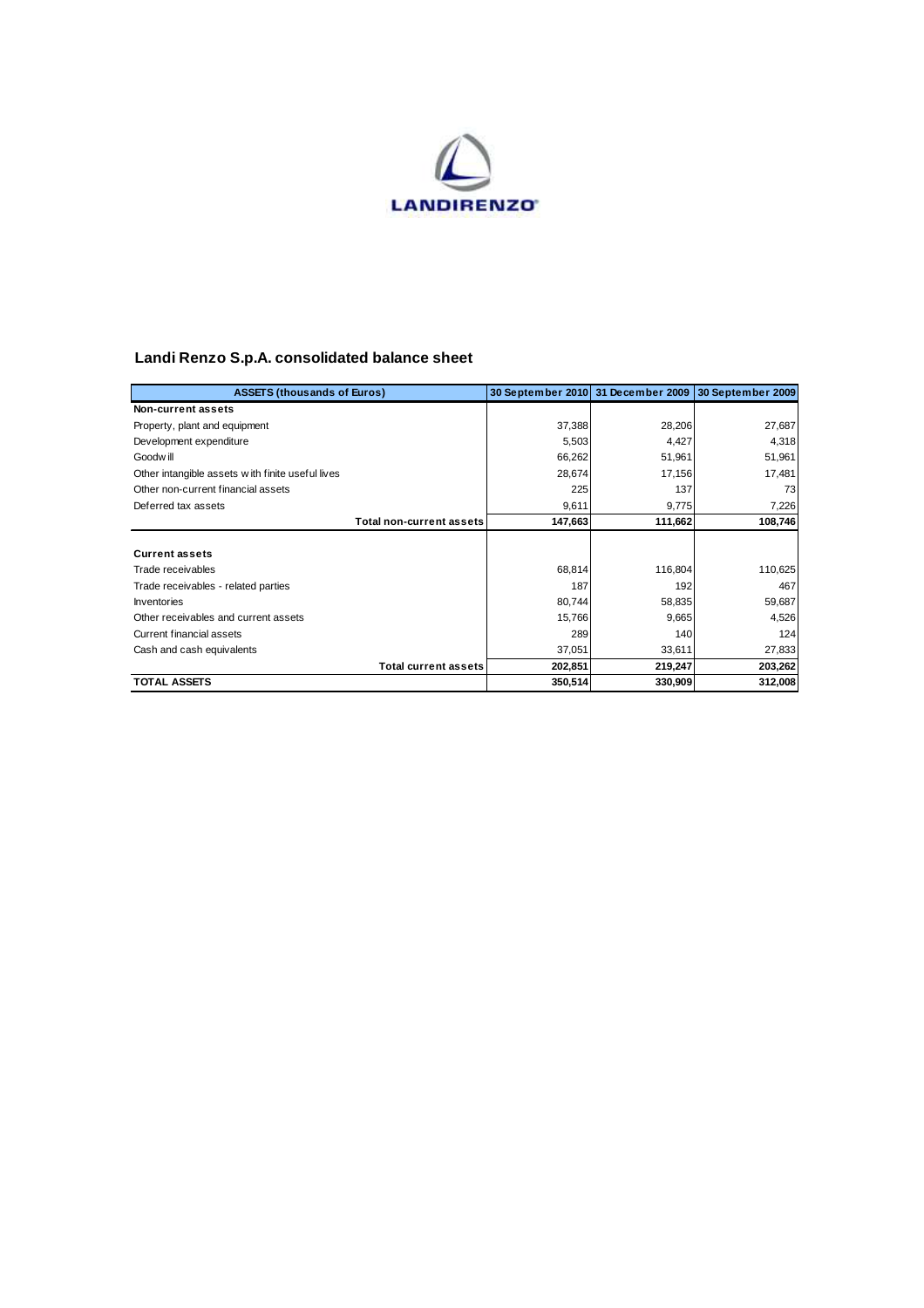

| <b>EQUITY AND LIABILITIES (thousands of Euros)</b>          |         | 30 September 2010 31 December 2009 | 30 September 2009 |
|-------------------------------------------------------------|---------|------------------------------------|-------------------|
| Equity attributable to the shareholders of the parent       |         |                                    |                   |
| Share capital                                               | 11.250  | 11.250                             | 11,250            |
| Other reserves                                              | 121,413 | 106,149                            | 105,932           |
| Profit(Loss) for the period/year                            | 18.471  | 22,238                             | 9,517             |
| Total equity attributable to the shareholders of the parent | 151,134 | 139,637                            | 126,699           |
| <b>Minority interests</b>                                   | 554     | 110                                | 13                |
| <b>TOTAL EQUITY</b>                                         | 151.688 | 139.747                            | 126.712           |
| Non-current liabilities                                     |         |                                    |                   |
| Bank loans                                                  | 73,000  | 53,620                             | 58,804            |
| Other non-current financial liabilities                     | 246     | 295                                | 392               |
| Provisions for risks and charges                            | 4,355   | 2,178                              | 1,355             |
| Defined benefit plans                                       | 3,310   | 2,549                              | 2,559             |
| Deferred tax liabilities                                    | 11,108  | 6,716                              | 6,703             |
| <b>Total non-current liabilities</b>                        | 92,019  | 65,358                             | 69,813            |
| <b>Current liabilities</b>                                  |         |                                    |                   |
| Bank overdraft and short-term loans                         | 26.287  | 20,668                             | 29.743            |
| Other current financial liabilities                         | 737     | 170                                | 168               |
| Trade payables                                              | 66,668  | 93,316                             | 72,853            |
| Trade payables - related parties                            | O       | 3,243                              | 2,605             |
| <b>Tax liabilities</b>                                      | 5,462   | 2,680                              | 4,281             |
| Other current liabilities                                   | 7,653   | 5,722                              | 5,829             |
| Other current liabilities - related parties                 | O       | 5                                  |                   |
| <b>Total current liabilities</b>                            | 106,807 | 125,804                            | 115,483           |
| <b>TOTAL LIABILITIES AND EQUITY</b>                         | 350,514 | 330,909                            | 312,008           |